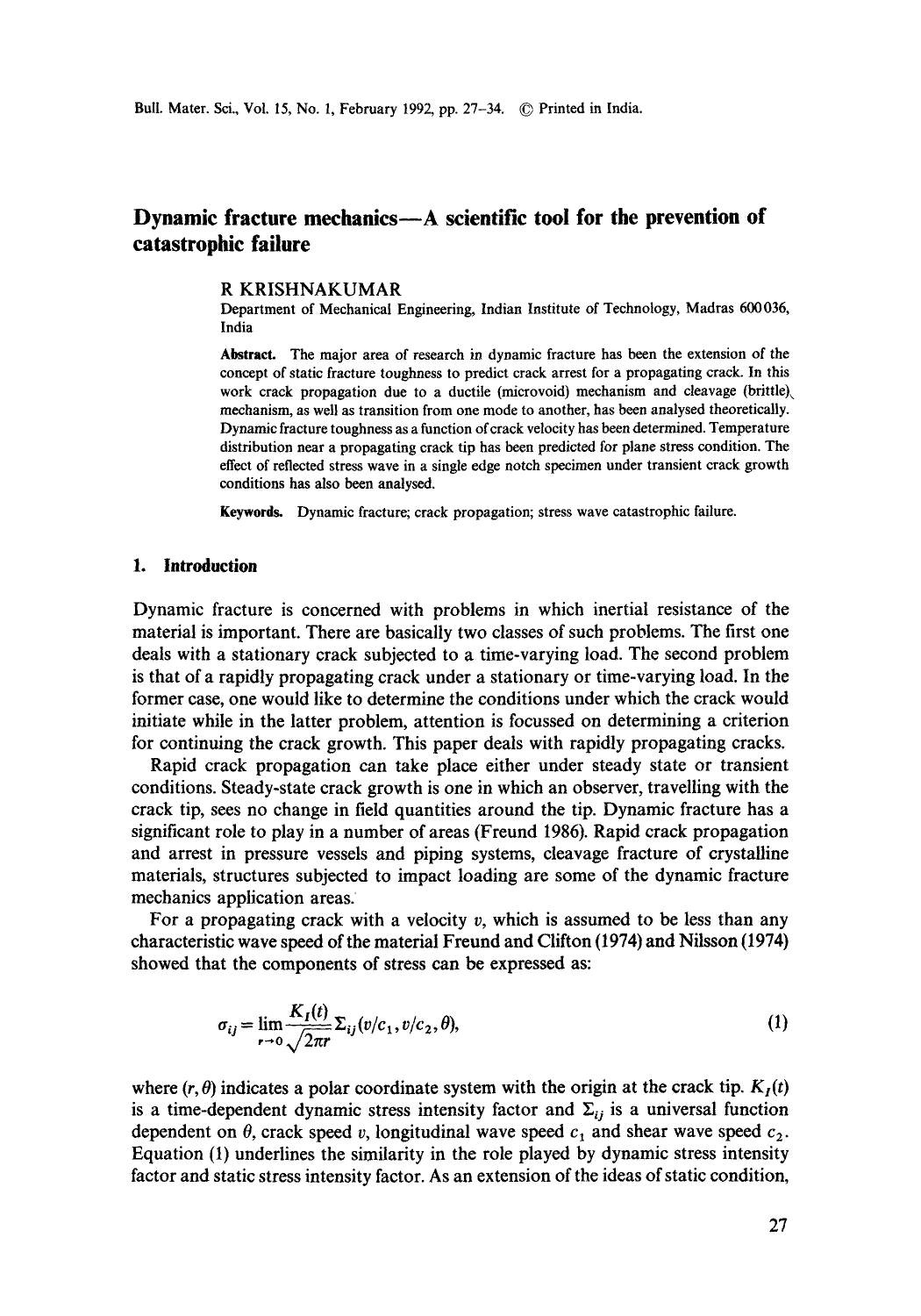a dynamic fracture criterion for mode I small scale yielding is postulated as

$$
K_I(t) = K_{Ic}^d(v) \quad v > 0
$$
  
\n
$$
K_I(t) < K_{Ic}^{d(min)} \quad v = 0
$$
 (2)

 $K_{Ic}^{d}$  is called the dynamic fracture toughness of the material, which is a function of the crack speed and material properties.

Another factor, apart from the material inertia which affects the dynamic fracture toughness, is the rate sensitivity of the material. The strain rates experienced by material elements close to the crack tip are generally very large, ranging from  $10^5$  s<sup>-1</sup> to  $10^6$  s<sup>-1</sup> for typical crack velocities (Freund and Hutchinson 1985). At such high strain rates, many metals display sharp increase in flow stress over slow loading value. The effect of this elevation in flow stress is expected to be vastly different for fracture by cleavage as compared to fracture by a micro-void mechanism.

#### **2. Dynamic growth of tensile cracks**

Finite element analysis of steady-state dynamic crack growth under mode I, plane strain small-scale yielding condition, has been performed (Krishna Kumar 1990). A rate-dependent plastic material (to take into account the material rate sensitivity) characterized by the over-stress model (Perzyna 1966) has been used for the analysis. A modified version of the rate tangent modulus method (Pierce *et al* 1984) is used to update the stresses. The main objective of this study is to obtain theoretically the dependence of dynamic fracture toughness on crack speed. Crack propagation due to a ductile (micro-void) mechanism or a brittle (cleavage) mechanism, as well as transition from one mode to another are considered. In order to determine the fracture toughness for ductile mode of crack growth, a plastic strain based criterion has been used. For mode I, plane strain conditions, intense plastic strain concentration occurs above and below the crack tip. Under these conditions, it is required that for continuing crack growth the equivalent plastic strain at a small (material) characteristic distance  $X_d$  directly above (or below) the crack tip must be equal to a critical value  $Y_d$ . Two values of critical plastic strains namely,  $2\varepsilon_0$  and  $5\varepsilon_0$  have been chosen for the analysis.

A simple stress-based fracture criterion is adopted to model crack initiation and growth by a brittle cleavage mechanism. This requires that the opening stress  $\sigma_{22}$ should be equal to a critical value at a small characteristic distance  $X<sub>b</sub>$  directly ahead of the crack tip (Ritchie *et al* 1973). In the present work, in order to have a common basis for expressing the results, it is assumed that  $X_b = 2X_d$ . Also the critical stress  $\sigma_b$  is taken as 3.5 $\sigma_0$ .

In order to obtain the fracture toughness versus crack speed relationships for a given set of material constants, a new parameter  $\hat{\beta}$  is introduced as:

$$
\beta = E\beta x_d/\sigma_0 c_s = \beta^* m_s \hat{x}_d.
$$

In figure 1, the estimated ratio  $K/K_c$ , where K indicates a dynamic fracture toughness and  $K_c$  the static fracture toughness, is plotted against crack speed for a value of critical plastic strains of  $5\varepsilon_0$  and a rate exponent, n of 4.0. Results are displayed for  $\hat{\beta}$  ranging from 0.02 to 1.0. This range of values for  $\hat{\beta}$  is typical for structural metals. From these figures, it can be observed that materials with a higher degree of rate sensitivity (smaller  $\hat{\beta}$ ) have higher dynamic fracture toughness, where crack advance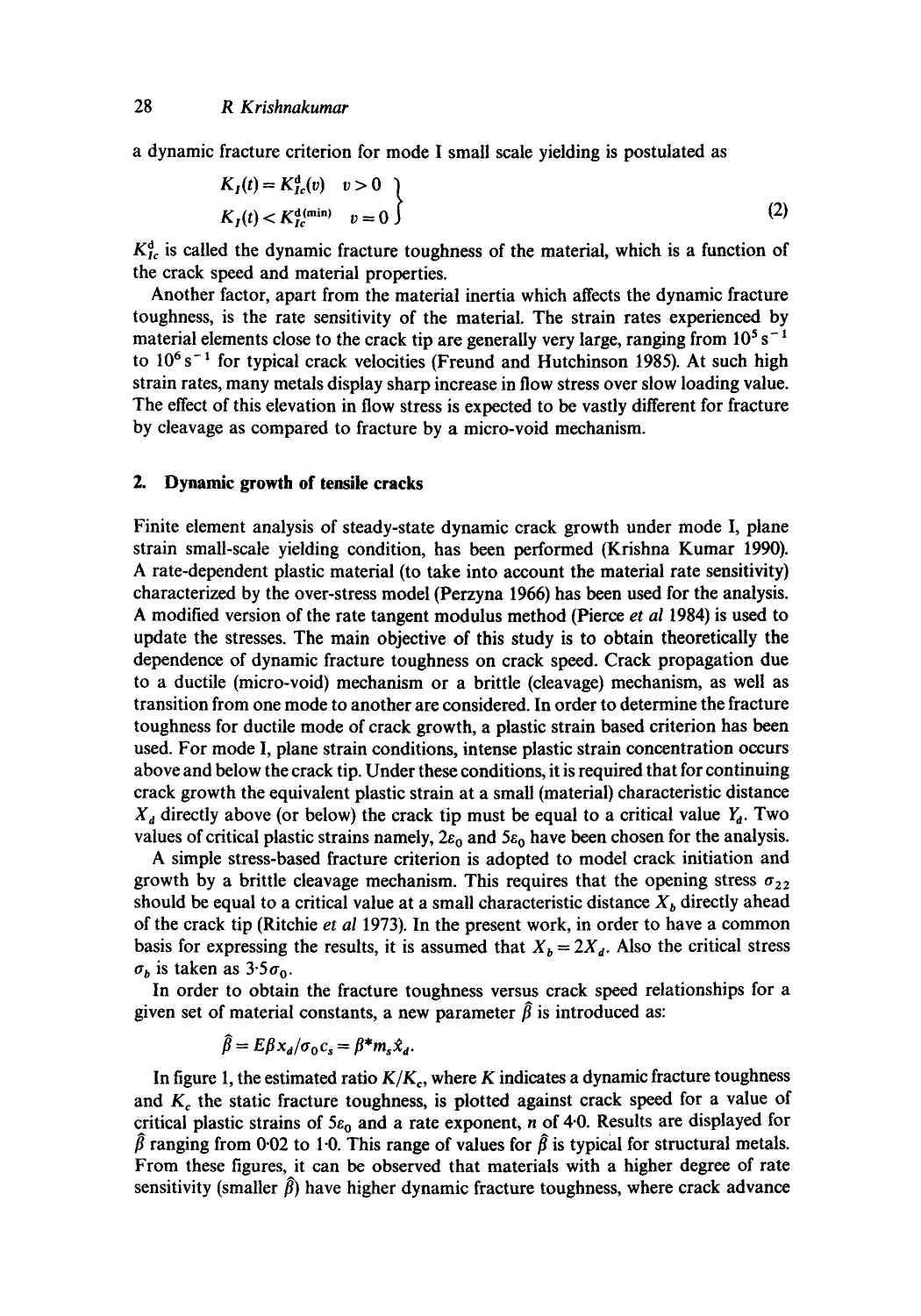

Figure 1. Variation of  $K/K_c$  with normalized crack velocity ductile mode of failure.  $n = 4$ .  $\gamma_d = 5.0 \varepsilon_0$ . Plane strain.

occurs by a ductile mechanism. Also, for small  $\hat{\beta}$ , the increase in  $K/K_c$  with crack speed is quite strong when crack speeds are very small and inertial effects are unimportant.

The variation of  $K/K_c$  for cleavage fracture initiation and growth is shown in figure 2. It can be seen from this figure that for cleavage crack growth, the dynamic fracture toughness corresponding to any value of  $\hat{\beta}$  decreases initially with crack speed, reaches a minimum and then increases for large speeds. Also,  $K/K_c$  is higher for larger  $\hat{\beta}$  which corresponds to a lower degree of rate sensitivity. This may be due to computing roles played by material rate sensitivity and material inertial (Krishna Kumar 1990).

It has long been recognized that a crack may initiate by a ductile mechanism but subsequently propagate in either a ductile or brittle mode. This aspect has received very little attention using analytical methods. The results obtained from this study are shown in figure 3. The results demonstrate that, following initiation, a crack will accelerate from zero velocity under increasing applied K with local separation occurring by a ductile mechanism. Upon reaching the transition point, a cleavage mode would become operative, resulting in very large speeds. The results obtained are in general agreement with microstructural observations of mode conversions during fracture initiation.

Steady-state, dynamic crack growth has also been analysed under mode I plane stress small-scale yielding conditions using a finite element procedure. A Perzyna type, overstress viscoplastic constitutive equation, similar to that used in the first part, has been employed in this analysis. A fracture criterion based on critical plastic strain has been imposed to obtain (theoretically) the variation of dynamic fracture toughness with crack speed, when crack propagation occurs in a ductile mode. The results are presented in figures 4 and 5. The results obtained are similar to that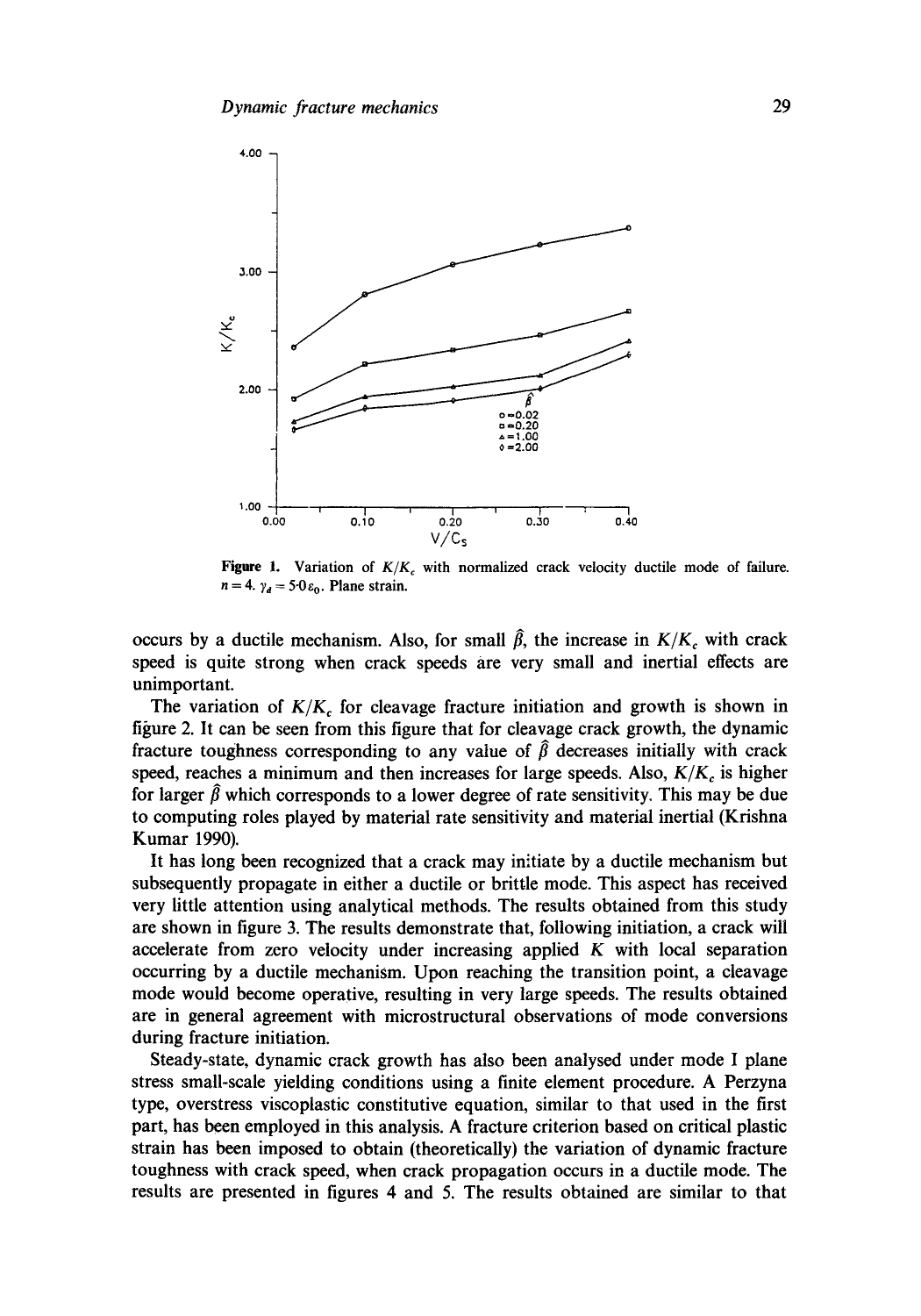

Figure 2. Variation of  $K/K_c$  with normalized crack velocity cleavage mode of failure.  $n = 2$ .  $\sigma_{22} = 3.5\sigma_0$ . Plane strain.



**Figure 3.** Variation of  $K/K_c$  with normalized crack velocity ductile cleavage mode transition. **n = 2. Plane strain.** 

**obtained for plane strain conditions. It may be concluded from these studies that cleavage cracks may get arrested abruptly, whereas ductile crack arrest may be more gradual.** 

**The temperature rise near a propagating crack tip has an important role to play**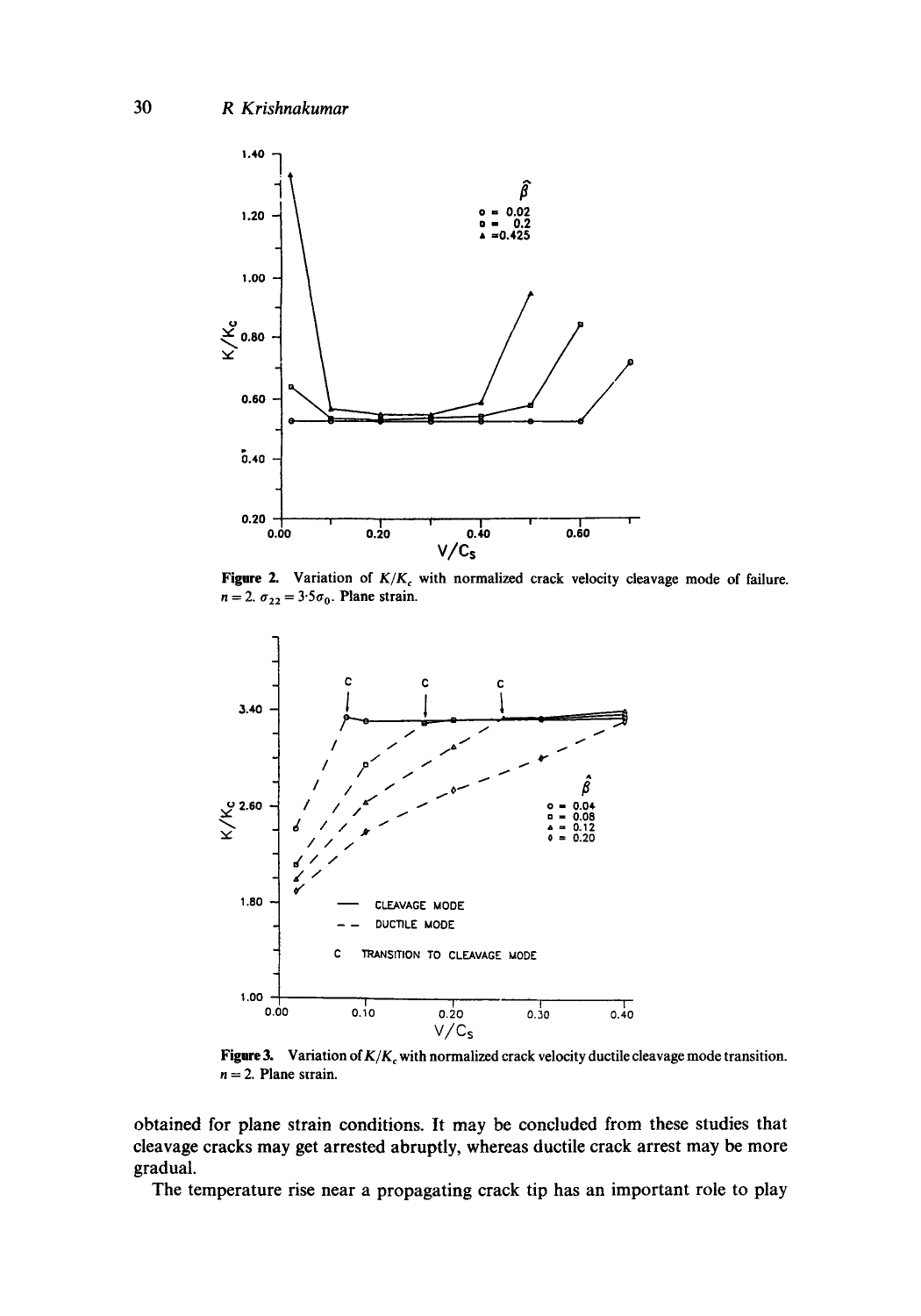

**Figure 4.** Variation of  $K/K_c$  with normalized crack velocity,  $n = 2$ ,  $\gamma_d = 5.0 \varepsilon_0$ . Plane stress.



**Figure 5.** Variation of  $K/K_c$  with normalized crack velocity  $n = 4$ .  $\gamma_d = 5.0 \varepsilon_0$ . Plane stress.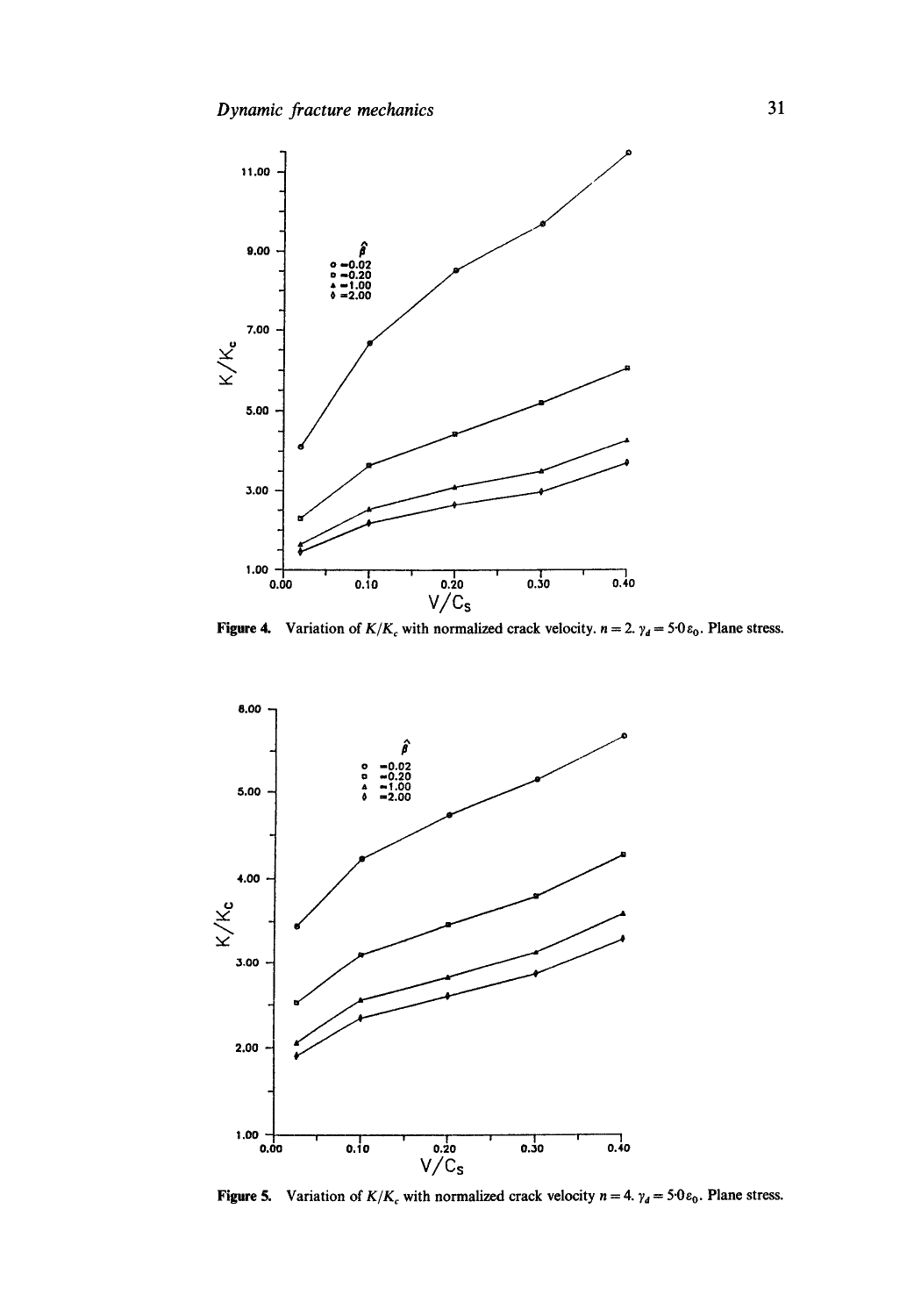### 32 *R Krishnakumar*

in determining the material behaviour during rapid crack growth. The viscoplastic work rate calculated with mode I plane stress small-scale yielding condition has been used as heat input to determine the temperature rise by solving the governing conduction/convection equation also by a finite element method. The stream-line upwinding Petrov-Galerkin formulation (Brooks and Hughes 1982) has been employed for this purpose because of the high P'eclet number that results in such types of analysis. A parameter  $\alpha$  consisting of material constants and stress intensity factor K has been introduced. This parameter is independent of crack velocity. Properties used in temperature calculations correspond to that of a high strength cold-rolled steel. The effect of strain rate sensitivity and crack speed on the temperature distribution near the crack tip is examined. The results so obtained showed that the temperature rise is highest for low crack speeds, when the parameter assumes a small value. However, for larger  $\alpha$  values it is found that the temperature rise immediately in front of the crack tip, at a normalized distance, initially increases with crack speed and then decreases (figures 6-7).

Energy flow to the crack tip during dynamic crack growth under transient conditions is considered in the final part of the study. From a practical standpoint, it is important to understand the effects of stress waves reflected from the specimen boundaries on the energy flow to the crack tip and the near tip fields in general. This issue has been pointed out in the experimental studies of a number of investigators. An explicit dynamic finite element method along with a nodal release algorithm (Rydholm *et al* 1978) has been used to simulate the crack growth. A modified rate tangent modulus method has been used to update the stresses.

The cracks were allowed to grow at different velocities in a single edge notch (SEN) specimen and the energy flow to the crack tip was calculated as a function of crack length. It was found that the energy flow  $\gamma$ , during the initial phase of crack growth increases almost linearly with the crack length and exhibits a great sensitivity to crack



Figure 6. Temperature rise ahead of the crack.  $\alpha = 2.5$ . Plane stress.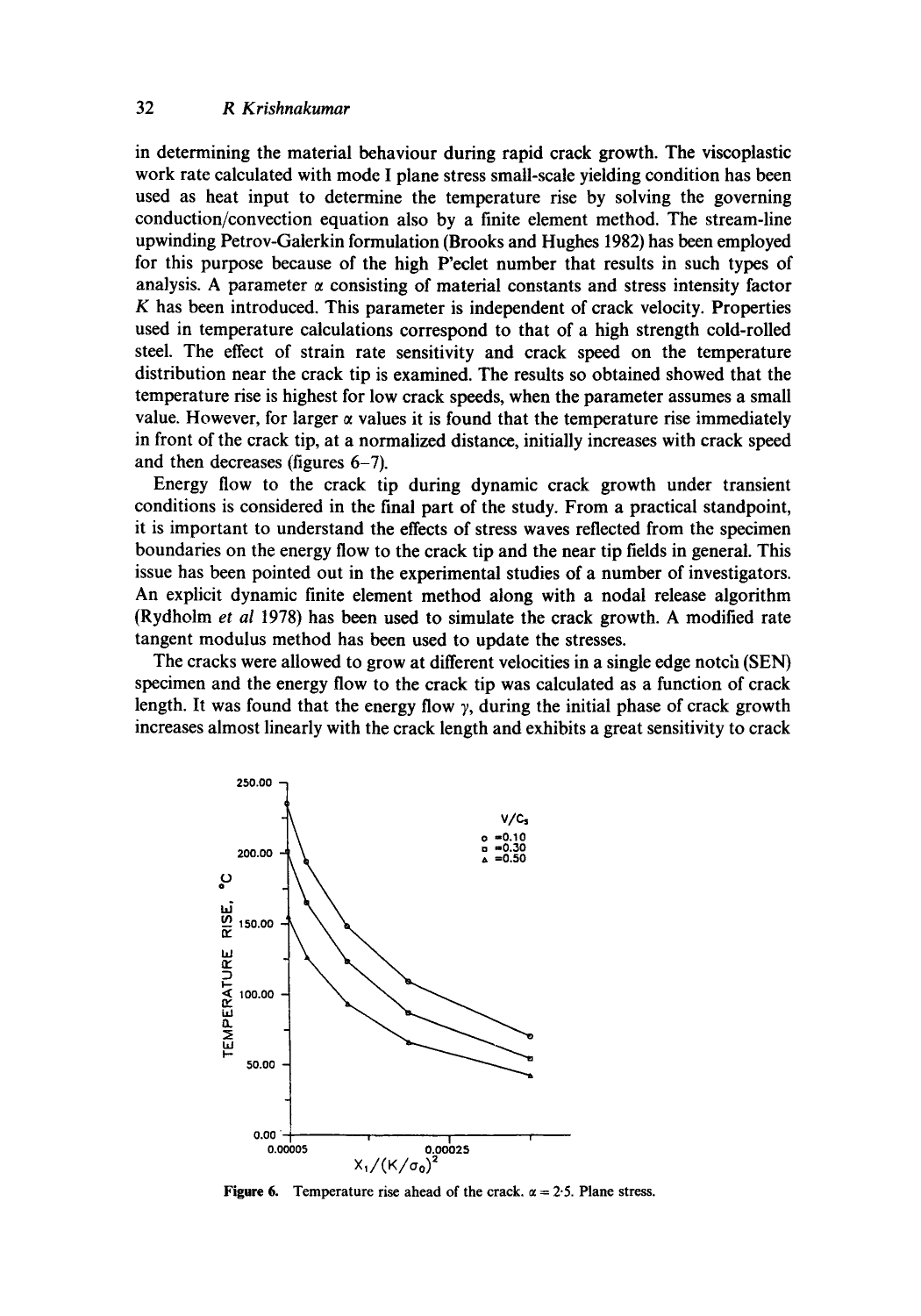

**Figure 7.** Temperature rise ahead of the crack.  $\alpha = 12.5$ . Plane stress.



**Figure** 8. Energy flow to the crack tip as the crack propagates at different velocities.

speed, but on arrival of the longitudinal waves reflected from the specimen boundaries, begins to oscillate about a constant value (figure 8). Also, the energy flow is quite insensitive to crack velocity at large crack lengths. These factors may have an important effect on the suitability of specimen configurations like SEN and double